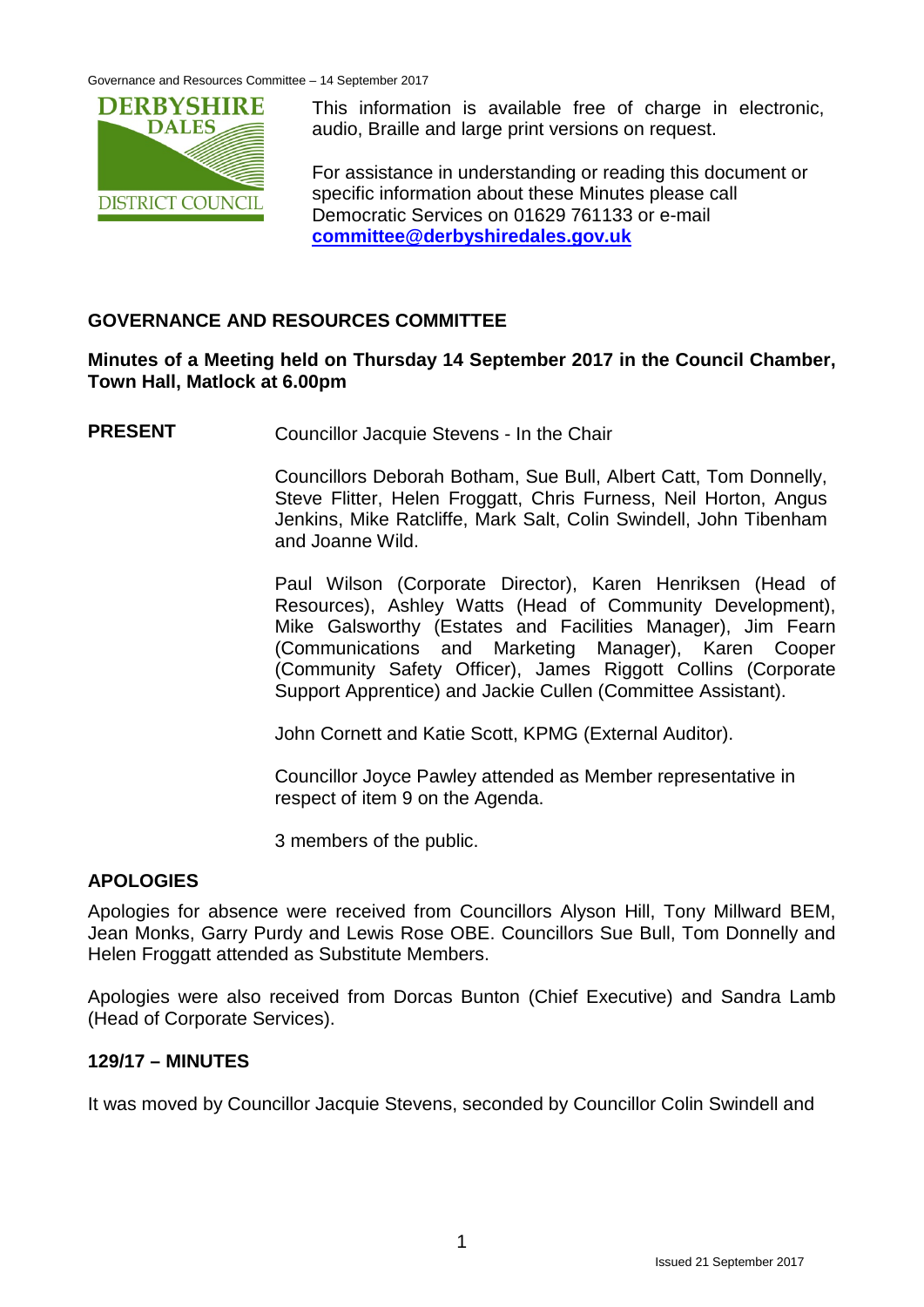**RESOLVED** (unanimously) That the minutes of the meeting of the Governance and Finance Committee held on 29 June 2017 be approved as a correct record.

The Minutes were signed by the Chairman.

# **130/17 – EXTERNAL AUDITOR'S REPORT FOR 2016/17 ACCOUNTS**

Councillor Angus Jenkins arrived at 6.09pm during discussion of this item.

The Committee considered the Annual Report of the District Council's external auditors in relation to Governance arrangements. Mr John Cornett, KPMG, presented the report.

The report summarised the key findings arising from the external auditor's work in relation to the Authority's 2016/17 financial statements and the work to support the External Auditor's 2016/17 conclusion on the Authority's arrangements to secure economy, efficiency and effectiveness in its use of resources ('VFM conclusion'). A copy of the Auditor's report was attached as Appendix 1 to the report. It was noted that the key issues in the report relating to the final accounts were as follows:

- Subject to all outstanding queries being resolved to the auditors' satisfaction they anticipated issuing an unqualified audit opinion on the Authority's financial statements before the deadline of 30 September;
- The report identified a significant audit risk relating to significant changes in the pension liability due to LGPS Triennial Valuation;
- The report had three recommendations relating to the 2016/17 accounts, as shown in Appendix 1 to the Auditor's report, together with the management response.

The External Auditor issued an unqualified value for money conclusion, having identified one significant VFM risk, as set out on page 22 of the Appendix to the report.

It was moved by Councillor Chris Furness, seconded by Councillor Steve Flitter and

**RESOLVED** That the External Auditor's Report 2016/17 is noted.

(unanimously)

#### **131/17 – STATEMENT OF ACCOUNTS 2016/17**

The Committee considered a report that provided interpretation of the Statement of Accounts for 2016/17 and highlighted the key issues. The Statement of Accounts 2016/17had been audited by the Council's External Auditors, KPMG.

Some minor changes had been made to the Statement of Accounts in order to address issues identified during the audit. However, the overall financial position remained the same as that reported to Council on 22nd June 2017.

The Audit Opinion would be issued after the Committee had approved the Statement of Accounts and Letter of Representation. As part of corporate governance, the External Auditor was required to report relevant matters relating to the audit to the Committee. The External Audit Report 2016/17 from KPMG was included elsewhere on the Agenda of this meeting.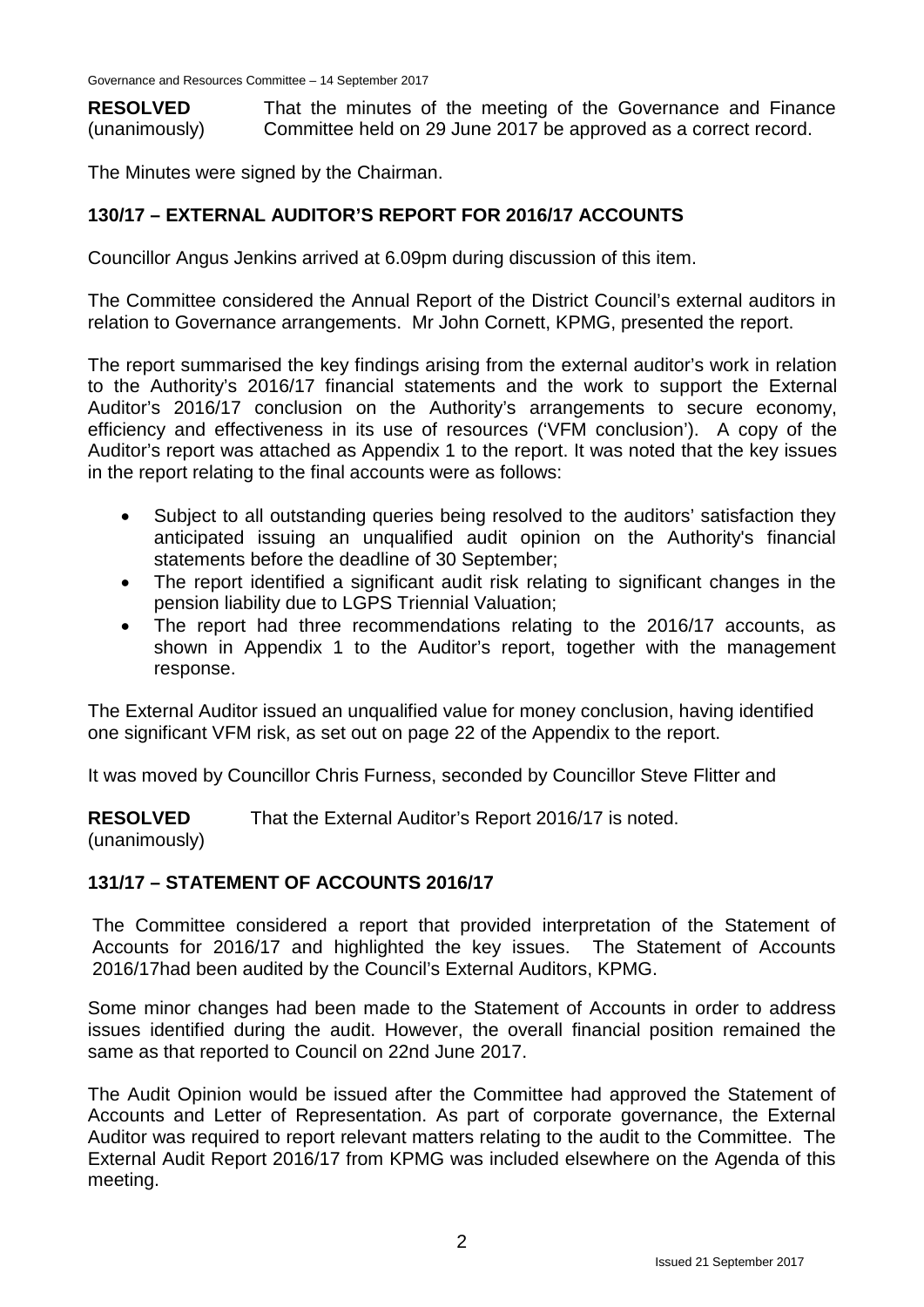The Accounts and Audit Regulations stated that the accounts must be prepared in accordance with "proper practices", as set out in the report. The Council's accounts had been prepared to comply with proper practices, as demonstrated by the satisfactory completion of the external audit of the accounts. Compliance could also be checked by reviewing the Statement of Accounts against the Audit Commission's Aide Memoire, which was attached as Appendix 1 to the report.

An amendment to page 7 of the Draft Statement of Accounts was circulated at the meeting; as follows:

"Overall, of the 26 performance indicators for the financial year 2016/17, 23 targets where data is available, 20 (80%) were fully or partially achieved."

It was moved by Councillor Albert Catt, seconded by Councillor Mike Ratcliffe and

**RESOLVED** (unanimously) That the Statement of Accounts for 2016/17 is approved.

#### **132/17 – LETTER OF REPRESENTATION 2016/17**

The Committee was asked to consider the draft Letter of Representation as part of its responsibility for approving the financial statements. Evidence of such responsibility was via written representation from management and a signed copy of the financial statements. The Head of Resources' letter of representation had been prepared in accordance with guidance within ISA 580, and was attached as Appendix 1 to the report. It was noted that the letter contained no matters of concern which needed to be brought to the attention of Members.

In addition, ISA 580 required the external auditor to obtain evidence that those charged with governance acknowledged their collective responsibility for the preparation of the financial statements, and had approved same. Approval of the letter of representation by the Governance & Resources Committee prior to receiving the external auditor's Annual Governance Report contributed to that evidence.

It was moved by Councillor Albert Catt, seconded by Councillor Steve Flitter and

**RESOLVED** That the draft Letter of Representation is approved.

(unanimously)

# **133/17 – COMMUNICATIONS AND MARKETING STRATEGY**

The Committee considered a report on the Communication and Marketing Strategy, which set out how residents, employees and service users were kept informed about what the District Council was doing, how it was spending public money, and the District Council services they could access.

The aim of the Strategy was to ensure the District Council's communications helped to promote a positive image of the Council. The adopted Strategy (attached as Appendix 1 to the report) set out a multi-channel approach, as detailed in the report.

The report included a review of the 2016/17 Action Plan together with details of the new action plan for 2017/18, incorporating the allocation of a reduced sum of £5,000 for the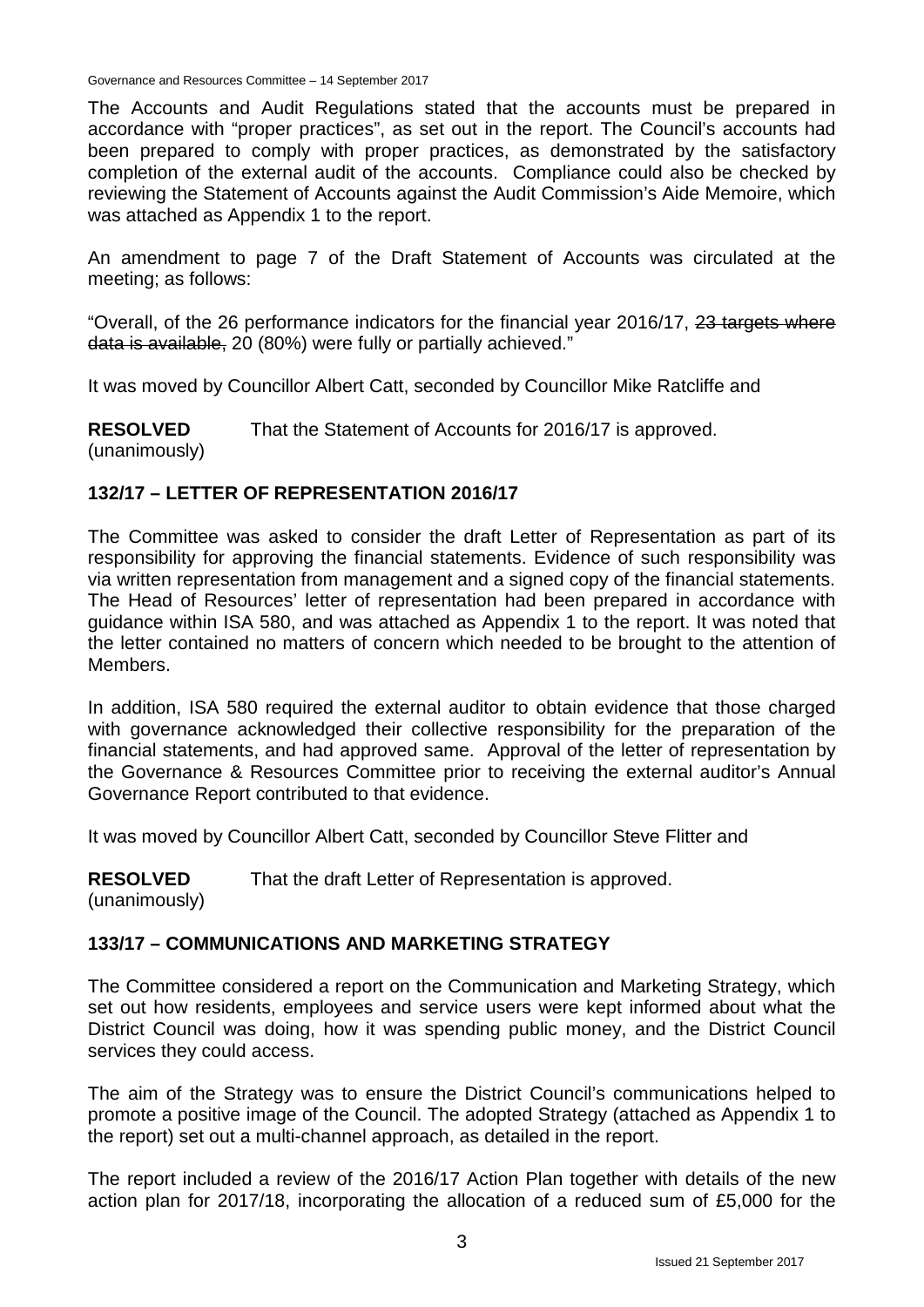coming year from the communications budget set aside annually to improve the reputation of the District Council.

The Communications & Marketing Hub, of which Councillor Pawley was Member Representative, had agreed that in the coming year it needed to continue to address the issue of signage in a second phase. It was noted, however, that it would not be possible to achieve all the ambitions within the 2016/17 budget. It was reported at the meeting that there had been early interest from local businesses in respect of corporate sponsorship with regard to signage.

A supplementary revenue estimate was requested for approval in the sum of £5,000 to enable the signage works to be completed at a total additional cost of £10,000.

It was noted that paragraph 2.7 should read: "…we have issued 72 releases in the year to date, so are on target."

Communications and Marketing Hub Member Representative Councillor Joyce Pawley commended the strategy, and made particular reference to the overall achievement of the hub's targets, and the aim of updating and improving the signage at Matlock Bath.

It was moved by Councillor Colin Swindell, seconded by Councillor Mike Ratcliffe and

#### **RESOLVED** (unanimously)

- 1. That the strategic framework of the current Communications and Marketing Strategy is noted;
	- 2. That the action plan for 2017/2018 is approved;
	- 3. That a supplementary revenue estimate is approved in the sum of £5,000 to enable the signage works to be completed in 2017/18.

# **134/17 – CCTV DATA PROTECTION AND COMPLIANCE**

Councillor Joanne Wild left the meeting at 6.51pm prior to discussion of this item.

The Committee considered a report advising on the need to ensure compliance with the impending introduction of the General Data Protection Regulation, including additional resources required to manage the District Council's CCTV system, mainly focused on how the authority needed to respond to people who request CCTV data. The District Council was not currently equipped to deal with the new requirements and following the recommendation by the Data Protection Consultant, an increase of 2 days per week to the CCTV manager's contract for a period of 12 months was requested to help meet these requirements at a cost of approximately £11,100 from the General Reserve. The effectiveness of the extended contract would be monitored and reviewed towards the end of the 12 month period, and the results would be reported back to Members in due course. If it was felt that an extension of the contract was necessary, further funding may be requested.

It was noted that the General Data Protection Regulation did not allow charges for footage requests, therefore there would be no option to recover costs.

It was moved by Councillor Albert Catt, seconded by Councillor Colin Swindell and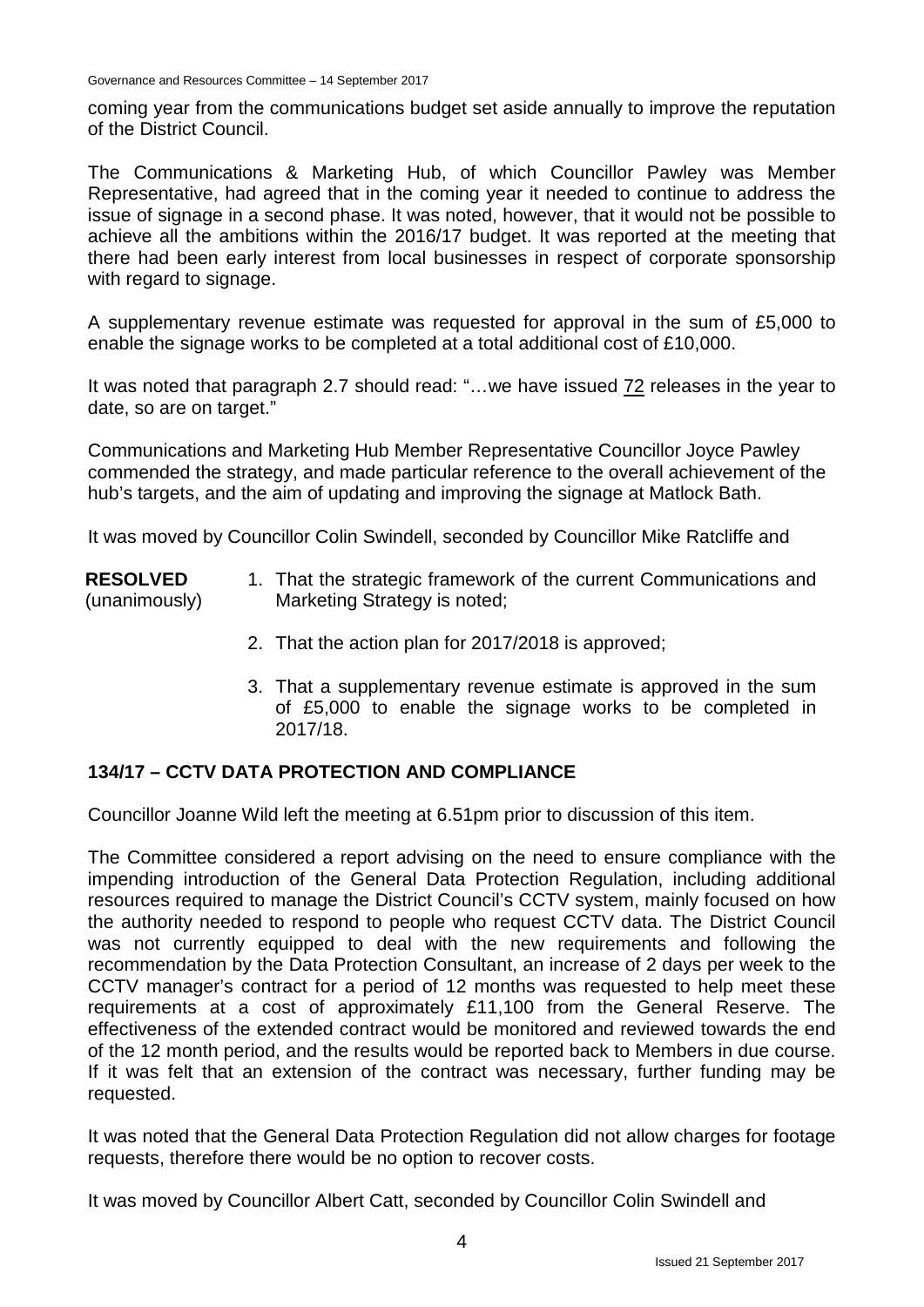**RESOLVED** (unanimously) That Council be requested to approve expenditure of £11,100 from the General Reserve to enable an increase in working hours for the current CCTV Manager.

#### **135/17 – INFORMATION SECURITY POLICY**

The Committee considered a report that sought approval of the 2017 revision of the Information Security Policy.

The Council's Information Security Policy was developed by the Joint ICT Service, with the intention that the same policies would apply to all three Councils: Derbyshire Dales District Council, Bolsover District Council and North East Derbyshire District Council, thus ensuring a consistent and efficient approach across the joint ICT service.

The key changes in relation to the 2017 revision were as follows:

- Reference to and adoption of the new Government Security Classification Scheme;
- Improved clarity of key messages;
- Removal of duplication.

The updated policy was attached as Appendix 1 to the report, and included the Joint Information Security Policy and a number of Appendices which provided greater detail and guidance around specific use.

It was moved by Councillor Mike Ratcliffe, seconded by Councillor Chris Furness and

**RESOLVED** That the updated Information Security Policy is approved.

(unanimously)

#### **136/17 – ICT PROJECTS FOR CAPITAL PROGRAMME 2017-19**

The Committee was asked to consider funding for additional capital projects related to ICT in 2017/18 and 2018/19, as detailed in the report, comprising:

Virtual Desktop Server Replacement – Estimated Capital Cost £28,000; Microsoft Windows Server license upgrade – Estimated Capital Cost £12,000; Income Management system upgrade – Estimated Capital Cost £15,000.

It was noted that the latter cost was based on a joint project with North East Derbyshire District Council and the price being accepted by 30 September 2017. It was reported at the meeting that North East Derbyshire District Council and Chesterfield Town Council had already committed to the system upgrade.

It was moved by Councillor Mike Ratcliffe, seconded by Councillor Sue Bull and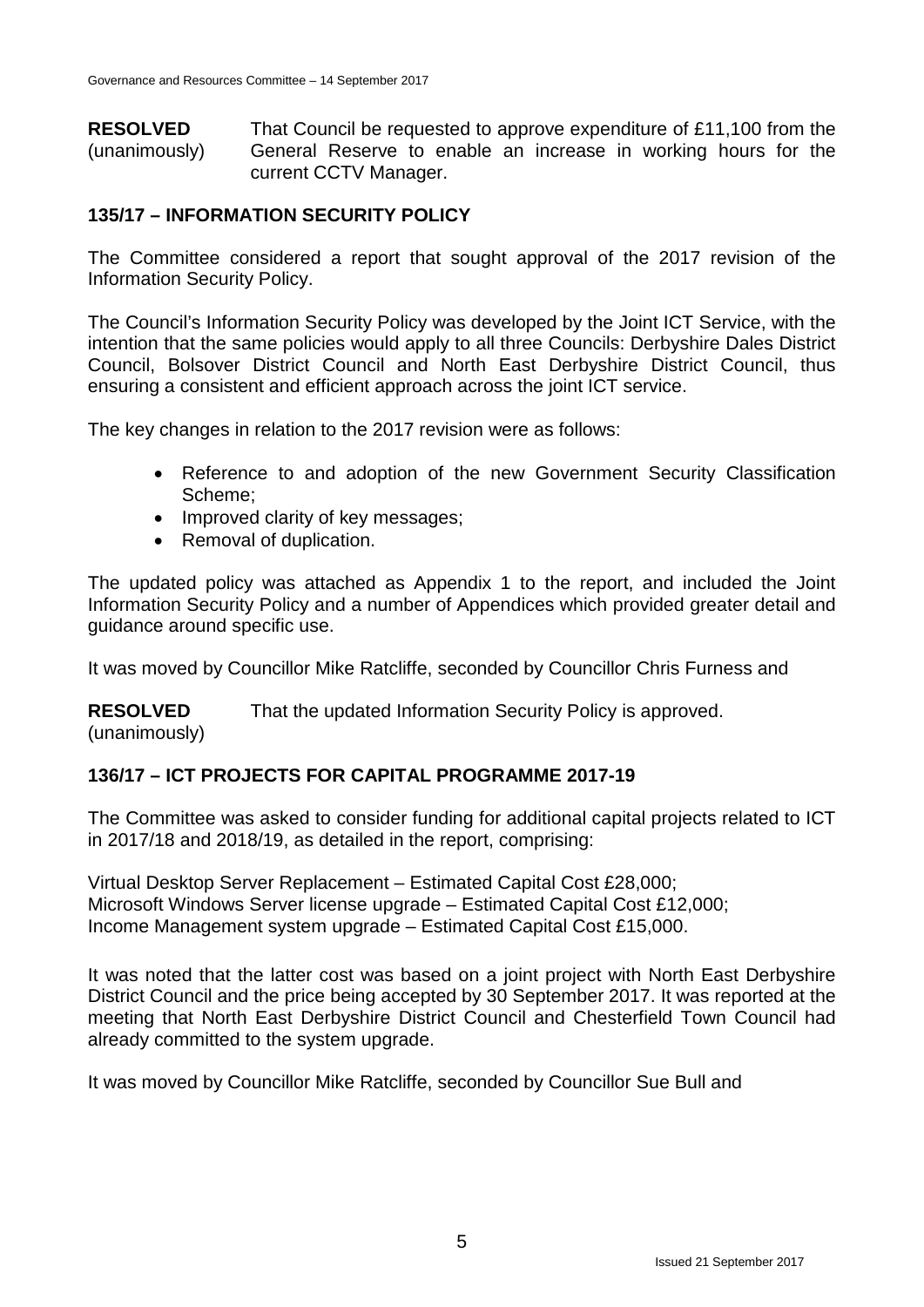#### **RESOLVED** (unanimously)

- 1. That approval be granted for the:
	- a. Virtual Desktop Server replacement
	- b. Microsoft Windows Server license upgrade
	- c. Income Management system upgrade
- 2. That, subject to the approval of recommendation 1, Council be requested to approve funding for these projects within the revised capital programme.

#### **137/17 - LAND HOLDINGS REVIEW**

The Committee considered a report on 2 sites across the District in which expressions of interest or requests to purchase a site or granting a lease had been received. Following detailed consideration of planning, legal and estate management factors, recommendations were made regarding whether the sites should be sold or lease confirmed and the terms which would apply.

The sites were: Site 1 - Land at the Dale, Wirksworth (transfer); and Site 2 - Land at Oddfellows, Hathersage (Lease renewal). An appraisal of each site had taken place and the results and recommendations were summarised in Appendix 1 to the report, together with plans of each site.

It was noted that where it was recommended that a site be sold, the relevant Local Council and Ward Members had been consulted. It was reported at the meeting that the two of the Ward Members in respect of Site 1 were in agreement with the officer recommendation to transfer the land.

It was moved by Councillor Albert Catt, seconded by Councillor Mike Ratcliffe and

- **RESOLVED** (unanimously) 1 That the interested party in respect of site 1 be informed that their request to purchase the freehold is accepted with terms as indicated in Appendix 1 to the report.
	- 2 That a new lease is authorised in respect of site 2 as indicated in Appendix 1 to the report.

#### **138/17 – COMPLAINTS MONITORING**

Councillor Neil Horton left the meeting at 6.59pm prior to discussion of this item. Councillor Mark Salt left the meeting at 7.56pm during discussion of this item.

The Committee considered a report that provided information on: formal complaints made under its internal Complaints Procedures; those referred to the Local Government Ombudsman, and against individual elected member behaviour at town, parish and District Council level. The report also recommended an amendment to the Complaints Procedure.

Details of complaints against the Council that were dealt with through the Council's Complaints Procedure as formal complaints were set out in Section 1 of the report, and a summary of the number of complaints by service area compared to the previous year was tabled in paragraph 1.1 of the report.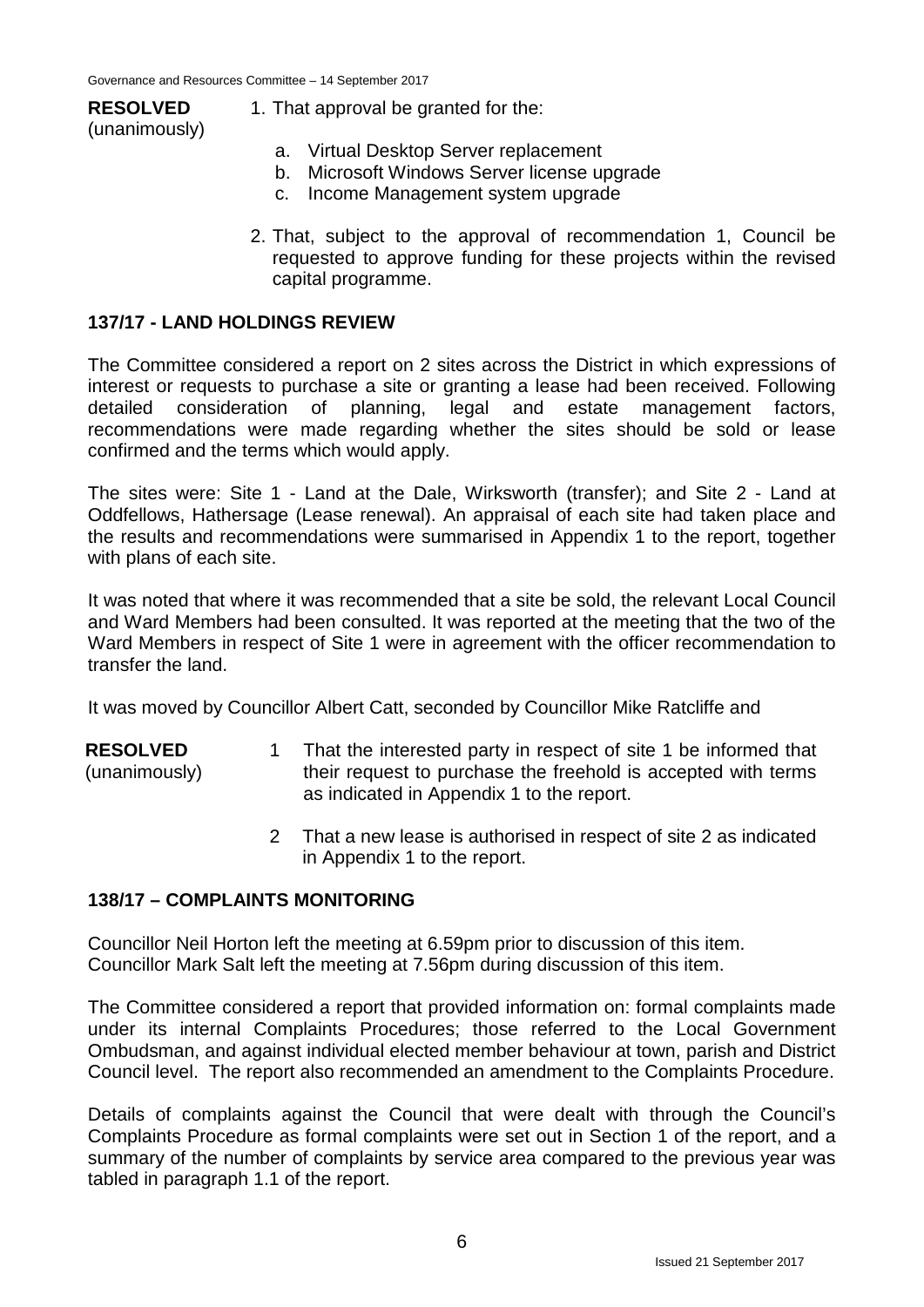Anyone who was unhappy with the initial response to their complaint could ask for it to be reviewed by the Chief Executive. 13 complaints were referred during the year, which was an increase of 5 from the previous year. The current policy set time limits for the District Council's officers to respond at various stages in the complaints process. However, it was felt that the time limit for complainants to request the independent review could affect the quality of that response in terms of recall of key events. As such, an amendment to the Procedure was recommended as set out below (shown in bold text):

Stage 3 – Review of Formal Complaint

If you are not satisfied with our response, you can ask us to look at your complaint again. The Chief Executive will review it and we will give you our final decision within 20 days of you asking for a review.

**You have three months to make your request for a final review unless you have new information which has come to light since you made the original complaint. In requesting a review, please state your reasons or highlight the point(s) you seek to challenge. If your request for a review is beyond the three month time period, please support your request for a review with the new information you wish to be considered.**

Complainants who remained dissatisfied with the handling of their complaint following the final stage of the internal complaints procedure could take their issue up with the Local Government Ombudsman (LGO). The LGO's annual review letter was attached as Appendix 2 to the report and showed that 8 complaints relating to the District Council were received during this period, and 8 decisions were issued as tabled in the report. No findings were made against the District Council, which was a significant achievement.

The Monitoring Officer received five complaints about individual Member behaviour during 2016/17; one related to a Member of the District Council and four related to parish/town councillors. Under the provisions of the Localism Act, the Monitoring Officer was required to assess such complaints against agreed criteria and the relevant authority's Code of Conduct, in consultation with the Independent Person, the criteria for which were set out in the report.

The complaints received in 2016/17 were summarised on the attached schedule, Appendix 3 to the report.

The Confidential Reporting Policy, or Whistleblowing Policy, required the Monitoring Officer to report to the Committee periodically, on matters referred to her under the terms of the Policy. One such matter was referred which subsequently resulted in a disciplinary investigation and dismissal of an employee.

It was moved by Councillor Mike Ratcliffe, seconded by Councillor Albert Catt and

| <b>RESOLVED</b> | 1. That the report is noted.                                           |
|-----------------|------------------------------------------------------------------------|
| (unanimously)   | 2. That the introduction of a time limit for referral of complaints at |
|                 | the final stage of the Complaints Procedure is approved.               |

# **139/17 – POLICY FOR COUNCIL TAX DISCRETIONARY RELIEF UNDER SECTION 13A(1)(c) OF THE LOCAL GOVERNMENT FINANCE ACT 1992**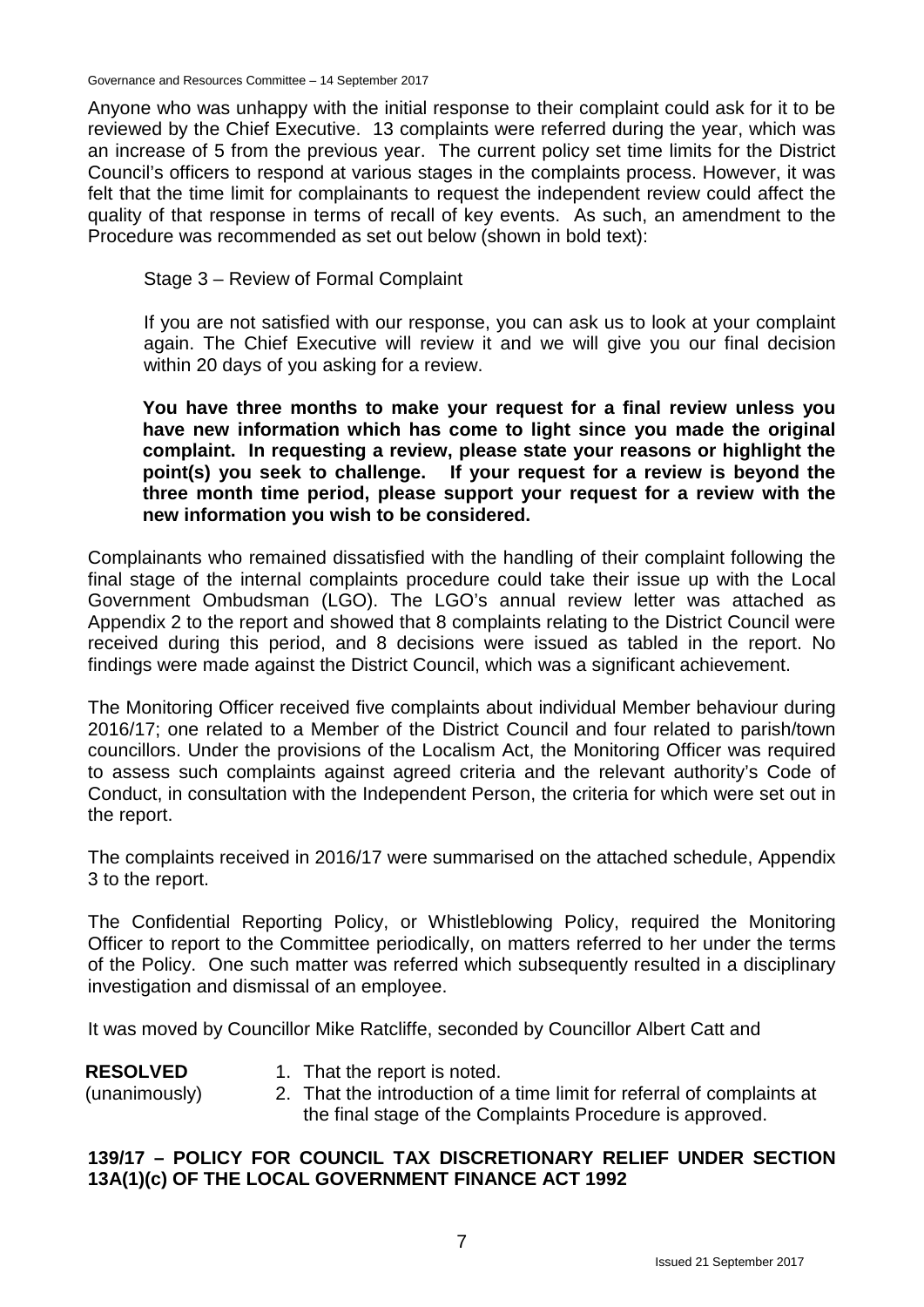The Committee was asked to consider approval of the adoption of a policy and the granting of delegated authority relating to Council Tax Discretionary Relief.

As Billing Authority for Council Tax, the District Council had the right to use the powers set out in Section 13A(1)(c) of the Local Government Act 192 (as amended) to reduce the amount of Council Tax payable. This was a means tested discount aimed at providing assistance to those most in need. To use the legal powers, the Council must set out its policy for administering the scheme. A draft Policy that set out the award criteria and application process was attached at Appendix 1 to the report.

It was recommended that decision making be delegated to the Head of Resources, with the Head of Corporate Services providing a back-up service in the event of holiday absence or where a conflict of interest existed.

Where the request for relief was unsuccessful or not met in full, the applicant had a right of appeal. Delegated authority was sought for the Chief Executive to review the original decision and consider whether there were grounds to change the decision. The procedure and timescales were set out in the policy.

It was moved by Councillor Steve Flitter, seconded by Councillor Angus Jenkins and

- **RESOLVED** (unanimously) 1. That the Policy for Council Tax Discretionary Reliefs under Section13A (1) (c) of the Local Government Finance Act 1992, as set out in the report is approved;
	- 2. That authority is delegated to the Head of Resources and Head of Corporate Services (where primary contact is absent or has a conflict of interest) to reject and approve Discretionary Rate relief in accordance with the policy;
	- 3. That the Chief Executive is delegated authority to determine appeals in accordance with the policy.

# **140/17 – APPOINTMENT OF EXTERNAL AUDITOR**

At Council in June 2016 Members agreed to opt into the appointing person arrangement being developed by Public Sector Audit Appointments Limited (PSAA) for the appointment of external auditors for the accounts from 2018/19 onwards. PSAA had now made their recommendations on appointments and this report had been prepared as the Council's response to PSAA's formal consultation on the appointment of Derbyshire Dales External Auditor.

PSAA wrote to the Council on 19 June 2017 to advise that they had completed a procurement to let audit contracts from 2018/19. Mazars LLP was successful in winning one of the contracts in the procurement, and PSAA proposed appointing this firm as the auditor of Derbyshire Dales District Council and had now written to the Council to formally consult on this appointment. A copy of the email received from PSAA was attached as Appendix 1 to the report, giving the details of the consultation process and deadlines, and the criteria the Council should consider if it wished to raise any objections against the appointment of Mazars LLP as the Council's External Auditors for the next five years.